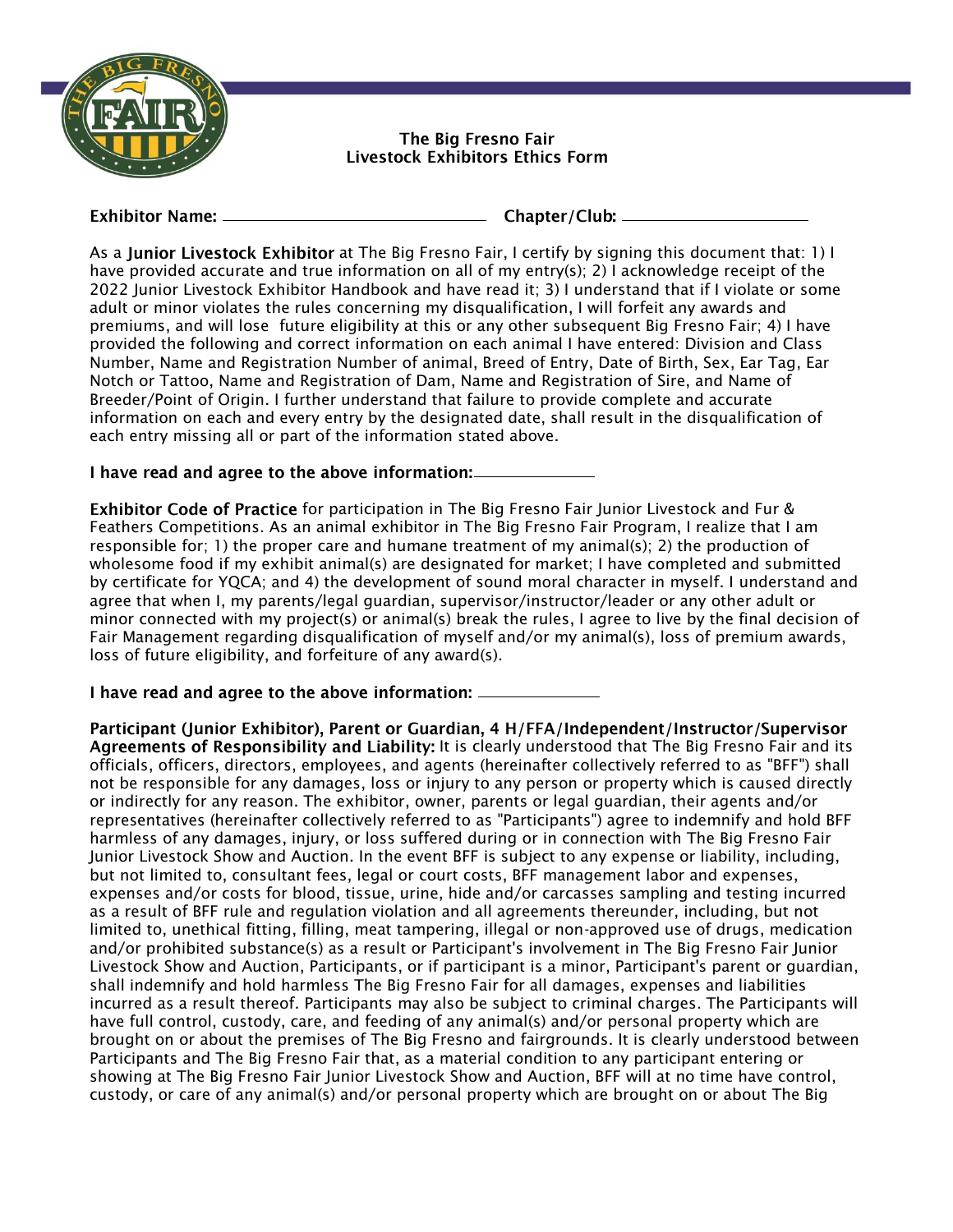

# The Bia Fresno Fair **Livestock Exhibitors Ethics Form**

Fresno Fairgrounds. For overall working of the show, the Participants will maintain control, custody, care, and feeding of any and all animal(s) and/or personal property in accordance with the rules and regulations of The Big Fresno Fair Junior Livestock Show and Auction, and in no way will BFF be responsible for any loss or damage that may occur or be caused by any animal or personal property. By submitting an application for entry, Participants agree to comply with all rules and regulations governing The Big Fresno Fair Junior Livestock Show and Auction as published in the 2022 Big Fresno Fair Junior Livestock and Fur & Feathers Exhibitor Handbook. Further, Participants certify to the accuracy of the total ownership of the entry for the prescribed number of days by The Big Fresno Fair, continuous possession and care, and the provisions of the rule against unethical fitting, filling, and/or alterations of conformation and color of animal(s), meat tampering and illegal or nonapproved use of drugs, medication, and/or prohibited substances on the entered animal(s). I hereby certify that all of the information submitted with my application to compete in the Junior Livestock Show is true and correct. I have been provided and read the electronic version (or a hardcopy) of the 2022 Big Fresno Fair Junior Livestock and Fur & Feathers Exhibitors Handbook, and will accept and comply with the rules as written.

## I have read and agree to the above information:  $\equiv$

### As an animal exhibitor in The Big Fresno Fair Junior Program:

I believe my participation should demonstrate my own ability, knowledge and skill as a feeder and fitter of my show animal(s). I understand the need to be responsible for developing the skills necessary to take my animal(s) from the farm to the show ring. I will assist other juniors, if asked, or request assistance from other juniors exhibiting in the Junior Show. I will follow the competition rules, and will not use abusive, questionable or unethical techniques in the feeding, caring and showing of my animal(s). I will not resort to fraudulent, illegal or deceptive practices such as filling or when fitting and preparing the animal for show. I also will not allow my parents, supervisor/leader or any other adult or minor to employ such practices to my animal(s). I have read and understand the rules and regulations found in the exhibitor's handbook. I have asked my parents and the supervisor/leader of my project to not break the rules or make exception on my behalf. I want my animal project to be an example of how to accept what life has to offer, good or bad, and how to live with the outcome. I realize that I am responsible for the proper care and humane treatment of my animal(s); the production of wholesome food if my exhibit animal is designated for market; and the development of sound moral character in myself. I understand and agree that when I, my parents, my supervisor or leader or any other adult or minor connected with my project or animal(s) break the rule, I agree to live by the final decision of the Fair Management regarding disqualification of myself and/or my animal(s), loss of premium awards and my loss of future eligibility, and forfeiture of any award(s).

#### I have read and agree to the above information: \_\_\_\_\_\_\_\_\_\_\_

As an Instructor/Leader/Parent/Legal Guardian of an exhibitor at The Big Fresno Fair, I certify that by signing this document I acknowledge that the Junior Exhibitor has been provided and read the electronic version (or a hardcopy) of the 2022 Big Fresno Fair Junior Livestock and Fur & Feathers Handbook. I agree and understand that if the Junior or some adult or minor violated the rules concerning the Junior Exhibitor's animal(s) that the Junior Exhibitor and/or the Junior Exhibitor's animal may be subject to any or all of the following: disqualification; forfeiture of awards and premiums; loss of future eligibility at this or any other subsequence Big Fresno Fair. The information provided on all of the entry forms is true, accurate, and complete. As a supervisor/leader, I have read and understand the rules and regulations of the 2022 Big Fresno Fair Livestock and Fur & Feathers Exhibitors Handbook as it relates to the Junior Exhibitor competition, and agree with the same. I